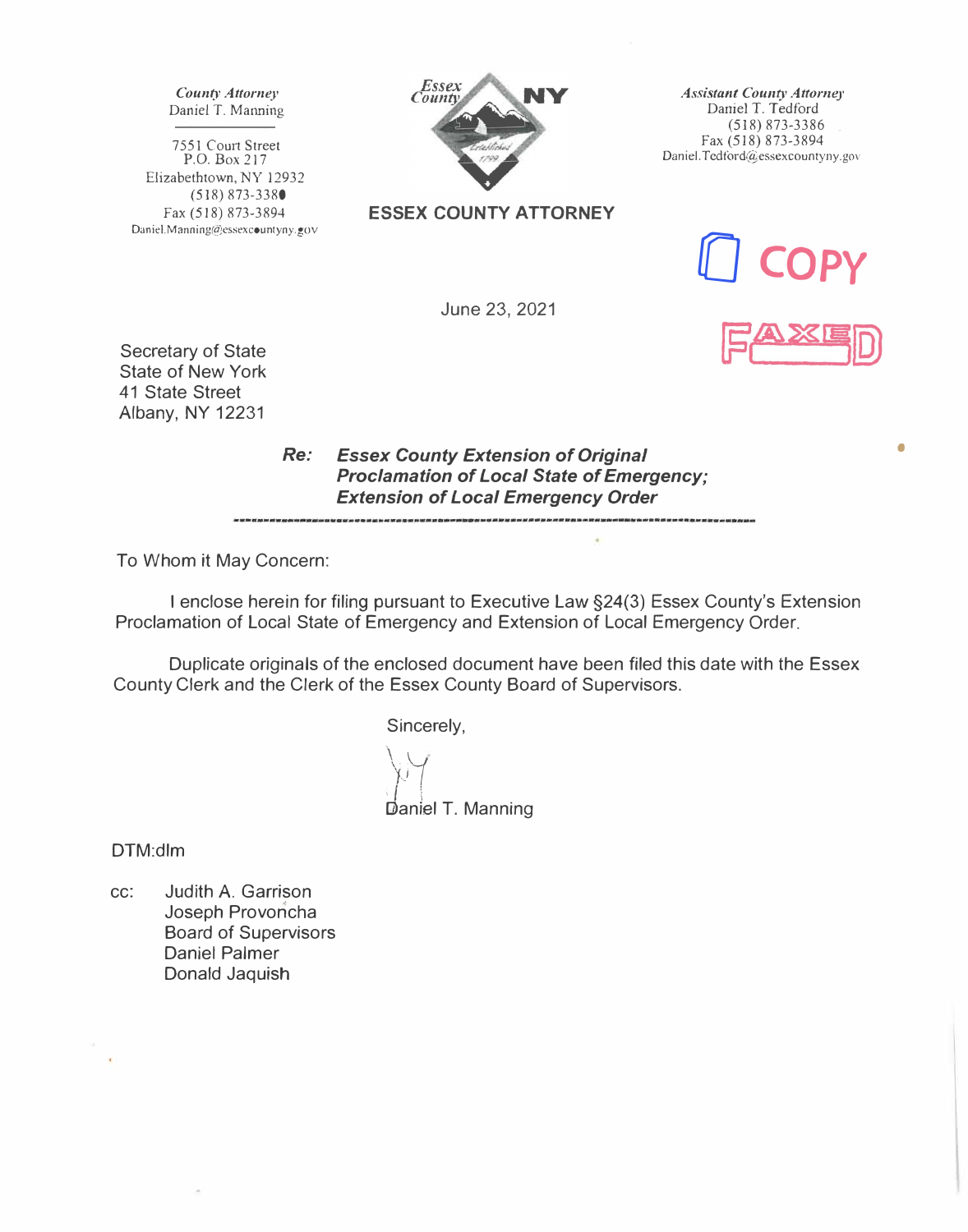## *EXTENSION NUMBER 15 OF ORIGINAL ESSEX COUNTY PROCLAMA TJON OF LOCAL STA TE OF EMERGENCY*  **AND**  *EXTENSION NUMBER 94 OF LOCAL EMERGENCY ORDER*  **DATED MAY 29, 2021**

*WHEREAS,* the World Health Organization on January 30, 2020, designated the novel coronavirus, COVID-19, outbreak as a Public Health Emergency of international concern; and

*WHEREAS,* on January 31, 2020, United States Health and Human Services Secretary Alex M. Azar II declared a public health emergency for the entire Country to aid the nation's healthcare community in responding to COVID-19; and

*WHEREAS,* on March 7, 2020, Governor Andrew Cuomo, pursuant to Executive Order 202, declared a disaster emergency in the State of New York in response to COVID-19; and

**WHEREAS,** the travel related cases and community contact transmission of COVID-19 have been documented throughout New York State and, of particular concern Saratoga County, and more cases are expected throughout the State; and

*WHEREAS,* according to state officials it is only a matter of time when COVID-19 appears in Essex County and poses an existential threat to the health, welfare and wellbeing of our residents; and

*WHEREAS,* as the threat of this virus is imminent to the citizens and visitors of Essex County, it is necessary that Essex County be proactive and fully prepared to deal with its effects.

*PLEASE TAKE NOTICE,* that pursuant to New York Executive Law Article 2-8 and Section 24 thereof, and by reason of a disaster, catastrophe or similar public emergency within the territorial limits of *ESSEX COUNTY* which imperils public safety, health and welfare, namely the existence and spread of COVID-19 coronavirus, a *LOCAL STATE OF EMERGENCY* is hereby proclaimed and declared to exist in *ESSEX COUNTY* effective as of 9:00 a.m. on May 29, 2021. This state of emergency shall continue until revoked and the conditions hereinbelow set forth shall continue unless sooner terminated by a declaration that the state of emergency no longer exists or the state of emergency is extended.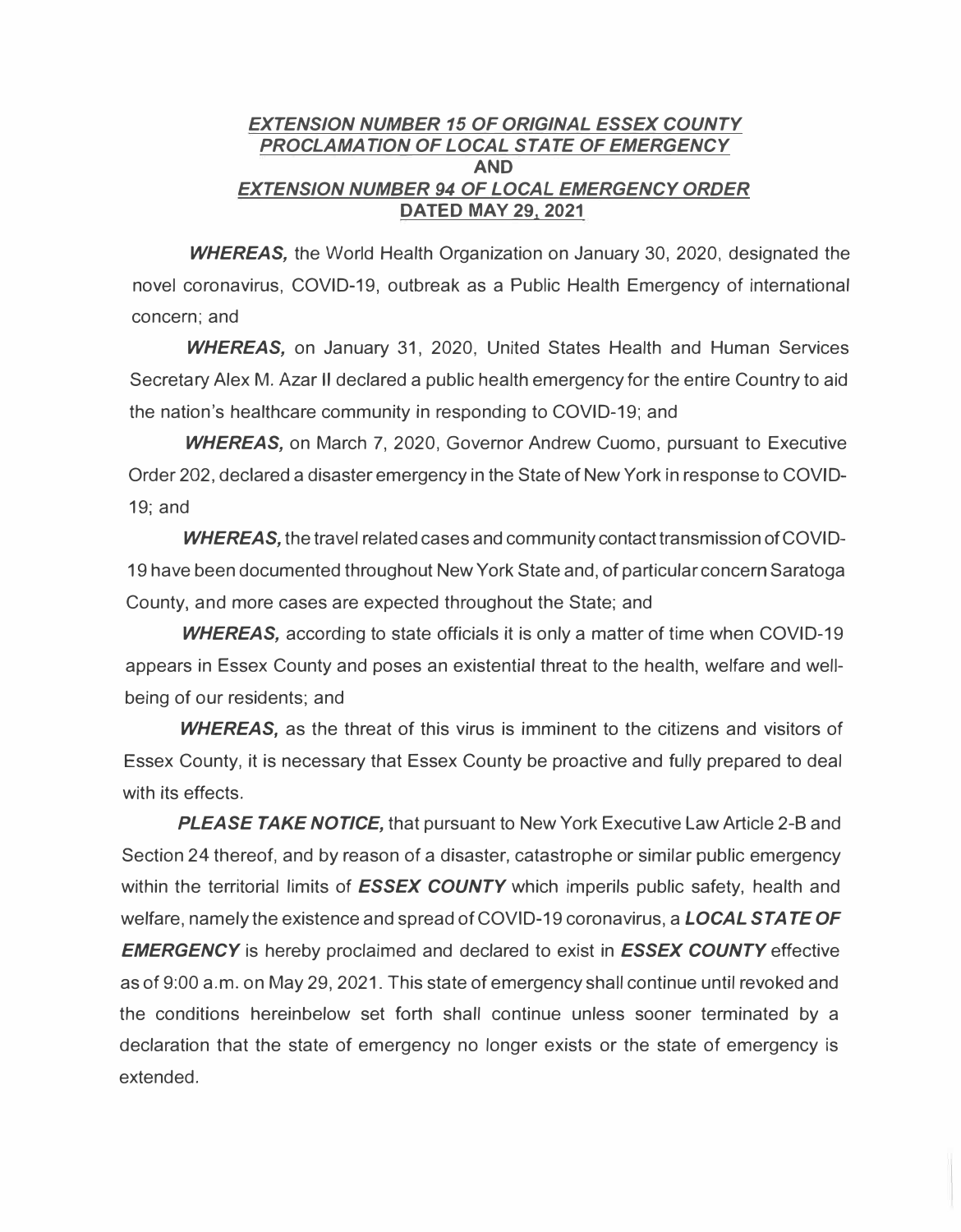## **EMERGENCY ORDERS**

*IT IS HEREBY ORDERED* that during the period of the state of emergency and in order to protect life and property and bring the emergency situation under control the following orders/conditions shall be in full force and effect:

From **June 23, 2021 to June 28, 2021.** These Orders shall continue for five (5) days unless continued or rescinded.

- 1. All necessary agencies and departments shall take appropriate action to contain, prepare for, respond to and recover from this County emergency; to protect County and local property; to assist local government and individuals; and to provide such other assistance as it is necessary to protect public health, welfare, and safety without County Board approval provided authorization is granted by the County Chairman or County Manager.
- 2. Adherence to the Essex County Procurement Policy as they relate to purchasing and procurement is hereby suspended to the extent necessary to add additional work, sites and time to contracts, or to award emergency contracts, including but not limited to, emergency contracts for leases for relocation and support of County operations; emergency contracts for professional services; emergency contracts for commodities, services and technology; emergency contracts for purchases of commodities, services and technology through any federal programs or other state, regional, local, multi-jurisdictional, or cooperative contracts; required to ameliorate and remedy this emergency situation. In these instances competitive bidding, or proposals shall not be required and emergency purchases are authorized in the discretion of the County Chairman, County Manager or County Purchasing Agent.
- 3. Authorizing the Essex County Chairman or County Manager to execute any and all emergency contracts for these necessary services as hereinabove delineated without the necessity of procurement.
- 4. Authorization of emergency contracts for food, supplies and equipment and manpower, and all other essential resources in addition to testing supplies and equipment, without following the standard notice and procurement processes.